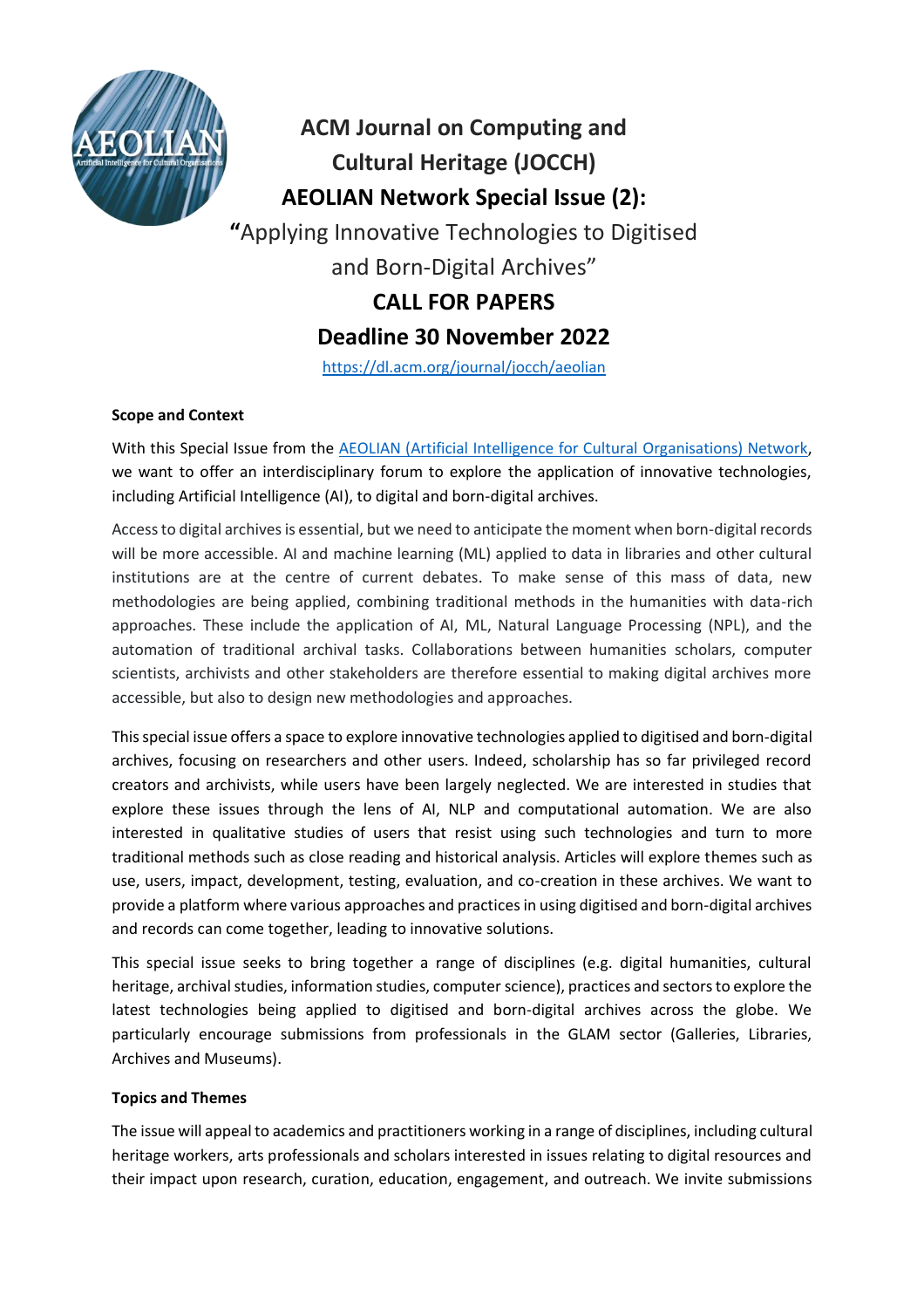of both theoretical and practical approaches, displaying innovative research and state of the art methodologies, and welcome submissions from early career researchers.

We seek proposals that address the diverse impacts and applications of AI, ML, NLP, and computational automation in digitised and born-digital archives. We also welcome proposals that address the reluctance to engage with computational methods and the use of more traditional approaches in digital archives.

## **Topics and issues to be addressed include but are not limited to:**

- Case Studies on innovative technologies applied to digitised and born-digital archives.
- Analysis of the status of traditional methods applied to digital archives
- Evaluations / Assessments of new technologies and/or digital cultural resources
- Addressing user needs and experiences (audiences / skillsets / awareness)
- Models of access to digital collections
- Collaborative / Interdisciplinary approaches to new technologies / methodologies
- Technology and the curation of digital resources
- The impact of innovative technologies on working practices with digital archives / collections
- Testing new methodologies
- Updating existing technologies
- Co-creation / Co-designing new approaches to current issues in digital collections
- The application of computational methods to measure digital resource usage
- Evaluating the impact of data-rich interventions in archives and archival objects.

#### **Organisers**

The theme of this Special Issue is informed by AEOLIAN's activities, workshop presentations, and discussions held since the launch of the network in February 2021. AEOLIAN is funded by a joint programme between the US National Endowment for the Humanities (NEH) and the Arts and Humanities Research Council (AHRC) in the UK (more information about the programme can be found [here\)](https://www.ukri.org/news/grants-announced-with-neh/). AEOLIAN is co-ordinated by UK PI **Dr Lise Jaillant** (Loughborough University) and US PI **Glen Layne-Worthy** (University of Illinois). Our Project Partners include the National Library of Scotland; the National Library of Wales; the Wellcome Collection; the History of Parliament Trust; Harvard's Houghton Library; Yale's Digital Preservation team and Music Library; Indiana University Libraries; University of North Carolina at Chapel Hill Libraries; Educopia; Frick Collection (NYC).

This special issue arises from the work of the AEOLIAN Network but invites submissions from all researchers and cultural heritage practitioners working in the area.

#### **Paper submission**

Research Papers submitted to this special issue for possible publication must be original and must not be under consideration for publication in any other journal or conference. Previously published or accepted conference papers must contain at least 30% new material to be considered for the special issue. Papers should be between 10 and 20 print pages, or **5,000–10,000** words. Accepted papers will be published in the *ACM Journal on Computing and Cultural Heritage*. Papers will be reviewed following the journal's standard review process. **Please follow th[e format instructions](http://jocch.acm.org/formats) for the journal** [\(http://jocch.acm.org/authors.cfm\)](http://jocch.acm.org/authors.cfm). All manuscripts must be prepared according to the journal publication guidelines which can also be found on the website provided above.